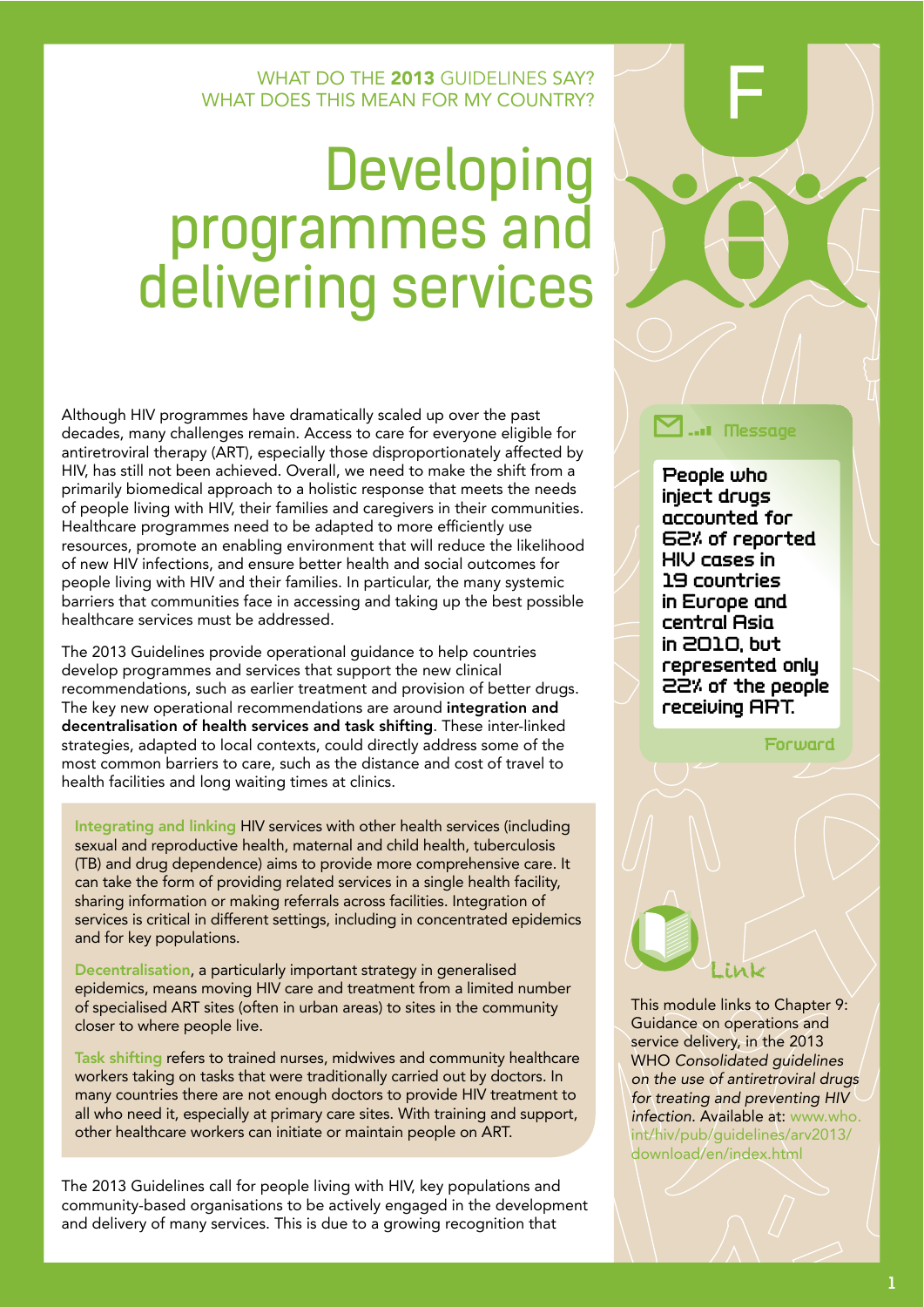# Advocate!

People living with HIV and key populations must be actively involved in developing, delivering and monitoring services. We, as communities, make varied and critical contributions to health systems. These need to be better recognised and invested in.



### ...I Message

In sub-Saharan Africa, 32% of people living with HIV who were eligible for **ART** were lost before initiating treatment.

Forward

people living with and affected by HIV play a key role in delivery of HIV services at the community level, including acting as role models to others in need of treatment, providing peer support and reducing stigma associated with seeking and using HIV services. These interventions are often critical to providing nondiscriminatory and responsive care, particularly for population groups who are marginalised or even criminalised.

# What do the 2013 Guidelines say?

#### Integrating and linking services

- In generalised epidemic settings, ART should be initiated and maintained for eligible pregnant and postpartum women and for infants at maternal and child healthcare settings, with linkage and referral to ongoing HIV care and ART where appropriate.
- In settings with a high burden of HIV and TB, ART should be initiated for an individual living with HIV in TB treatment settings, with linkage to ongoing HIV care and ART. TB treatment may be provided for an individual living with HIV in HIV care settings where a TB diagnosis has also been made.
- ART should be initiated and maintained in eligible people living with HIV in care settings where opioid substitution therapy is provided.

#### Decentralisation of HIV treatment and care

The following options for decentralisation of ART initiation and maintenance should be considered:

- Initiation of ART in hospitals, with maintenance of ART in peripheral health facilities.
- Initiation and maintenance of ART in peripheral health facilities.
- Initiation of ART in peripheral health facilities, with maintenance at the community level (that is, outside of health facilities in settings such as outreach sites, mobile and fixed syringe exchange sites, health posts, home-based services or community-based organisations) between regular clinical visits.

#### **Task shifting**

- Trained non-physician clinicians, midwives and nurses can initiate first-line ART and maintain ART.
- Trained and supervised community health workers can dispense ART between regular clinical visits.

# What does this mean for my country?

Task shifting, decentralisation and integration of HIV care, support and treatment will require better understanding of local context - epidemiological, political, legal, socio-cultural, economic and best practices. A well-coordinated and appropriately funded multi-sector effort involving a wide range of organisations and stakeholders is also required to sustain and scale up services. Innovative strategies may need to be developed to overcome barriers, and careful planning, implementation, monitoring and evaluation are essential. If task shifting, decentralisation and integration are to achieve better health outcomes, they must be integrated into the existing national plan of action.

The aim of linkages and referrals must be to make it easier for individuals living with HIV to navigate the system and support them to remain engaged in care. As long as the legal environment supports cross-sector collaboration, multi-disciplinary disease and client management approaches can bridge gaps between sectors and disciplines (e.g. through the use of unique identifier codes protecting client confidentiality while allowing tracing of referrals and service uptake).

Linkages and referral systems must exist between community-based and other healthcare services in order to provide holistic care. Care should be rights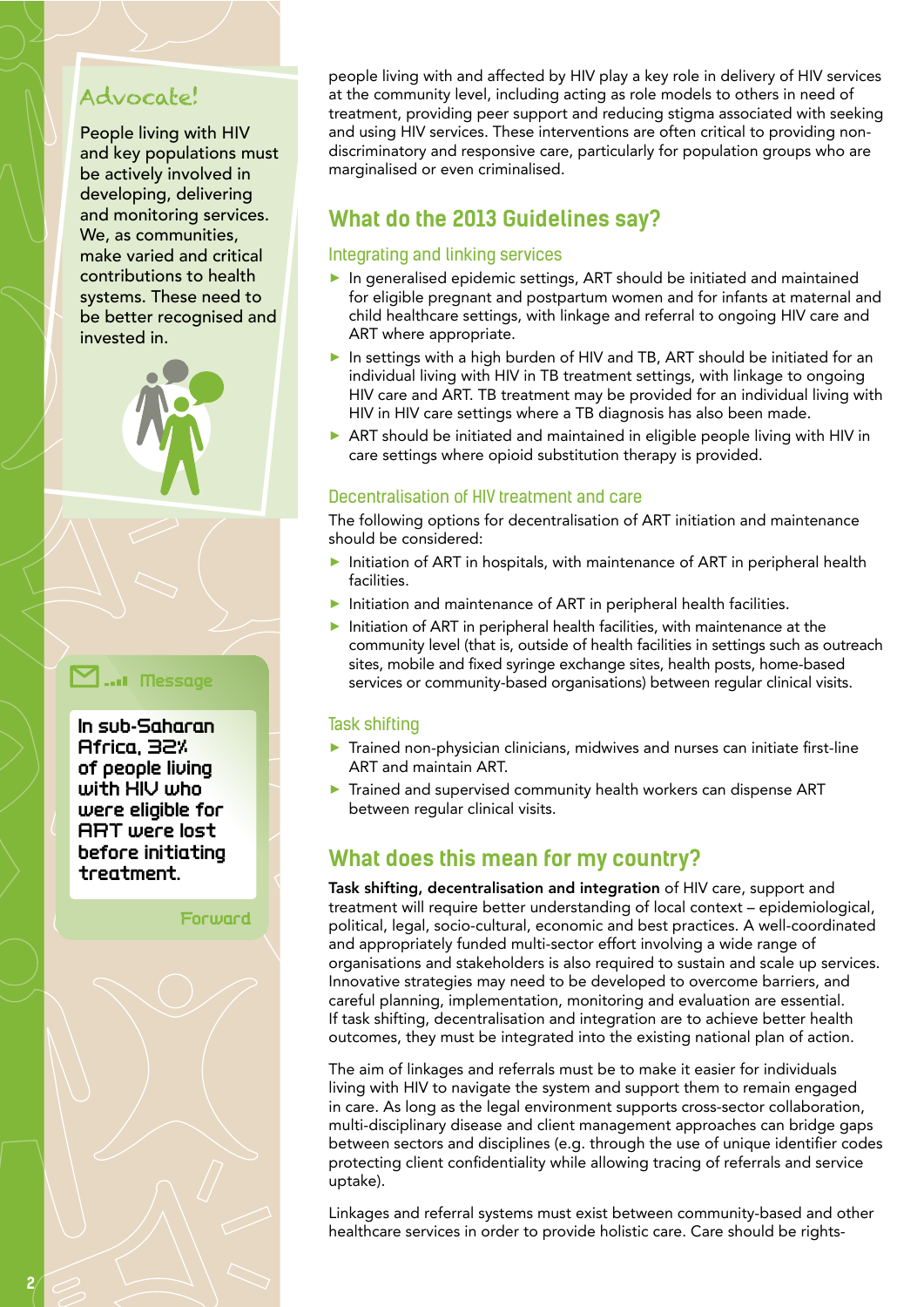based, non-judgmental, and responsive to gender, age, sexual orientation, and individual risks and vulnerabilities. communities must ensure that integration of services in one facility, for example, does not lead to further stigma or denial of choice to people living with HIV.

While the 2013 Guidelines focus on the integration of health services within healthcare facilities, integration can also be important within the framework of community-based services. Integration could occur, for instance, between HIV and sexual and reproductive health services in a drop-in centre for a key population run by a community-based organisation, with bidirectional referrals to public and private healthcare providers for additional health services. Another example would be the integration of peer-driven psychosocial and economic support services into healthcare facilities.

The 2013 Guidelines highlight some key implementation considerations:

- ▶ Programme managers and communities should jointly consider options for  $\alpha$  decentralisation to see which are feasible and best fit local needs.
- **Programme managers should consider human resources capacities and task** shifting, and develop policies to recruit and retain staff particularly in remote rural settings. Adequate training and supervision, including for community *health workers, is important to ensure high quality care.*
- **Programme managers and communities should strengthen linkages and** *referral systems.*
- **Programme managers should agree on the division of labour and** responsibilities among levels of the health system (national, provincial or regional) and with community-based service providers, including networks of *RGQRNG-NKXKPI-YKVJ-\*+8*

Programme managers and communities need to communicate the new guidelines and their implications to build trust in the new service delivery models and standards of care. Communities must strengthen their treatment literacy and human rights programmes, thus empowering people living with HIV to make informed decisions regarding lifelong prevention, treatment and care.

It is widely recognised that people living with HIV have been at the forefront of efforts to ensure that all people living with HIV get the services they need. The Positive Health, Dignity and Prevention (PHDP) operational guidelines<sup>1</sup> offer further guidance on meaningfully involving people living with HIV and ensuring that HIV programmes meet their needs. for instance, assessment checklists can guide communities and programme managers in planning, implementing and evaluating the recommended service delivery models. communities can also ensure that the comprehensive package of services and support for people living with HIV, described in the PHDP guidelines, is integrated into the national strategic plan and other national-level strategies (e.g. health system strengthening). National networks of people living with HIV need the support of donors and United Nations agencies to use the PHDP guidelines to improve national HIV programmes.

In order to achieve rapid scale up and acceptance of new standards of care and service delivery in affected communities, it is crucial to ensure the leadership and engagement of communities and people living with HIV in all their diversities.

Community-led services<sup>2</sup> need to continue to support and complement the health system. There is increasing evidence of the benefits of communitybased ART delivery models to offer treatment, support adherence, maintain people in high-quality care, and improve the quality of life of people living with HIV. More research is needed on how community models can support underserved populations who often have difficulties accessing ART. Depending on context, these may include vulnerable men, women, children, adolescents, people in rural areas, prisoners, refugees, mobile populations, sex workers, men who have sex with men, transgender people and people who use drugs. communities need to be clear about the costs of these models so they can advocate for them to be included in national budgets.

# Advocate!

Governments and other stakeholders should use the Positive Health, Dignity and Prevention framework to ensure that national HIV programmes are responsive to and meet the needs of people living with HIV.



# Research!

Further studies are needed on how community models can better serve populations who are often last to benefit from HIV services, and promote their human rights.



1. See Module G. PHDP operational guidelines are available at: [www.](http://www.gnpplus.net/assets/positive_health_dignity_and_prevention_operational_guidelines_-_unaids_gnp_2013.pdf) [gnpplus.net/assets/positive\\_health\\_](http://www.gnpplus.net/assets/positive_health_dignity_and_prevention_operational_guidelines_-_unaids_gnp_2013.pdf) [dignity\\_and\\_prevention\\_operational\\_](http://www.gnpplus.net/assets/positive_health_dignity_and_prevention_operational_guidelines_-_unaids_gnp_2013.pdf) [guidelines\\_-\\_unaids\\_gnp\\_2013.pdf](http://www.gnpplus.net/assets/positive_health_dignity_and_prevention_operational_guidelines_-_unaids_gnp_2013.pdf) 2. see examples of models of community ART delivery in Annex 11.1. of the march 2014 supplement to the 2013 WHO Consolidated guidelines on the use of antiretroviral drugs for treating and preventing HIV infection. Available at: [www.who.int/hiv/pub/](www.who.int/hiv/pub/guidelines/arv2013/arvs2013upplement_march2014/en/) [guidelines/arv2013/arvs2013upplement\\_](www.who.int/hiv/pub/guidelines/arv2013/arvs2013upplement_march2014/en/) [march2014/en/](www.who.int/hiv/pub/guidelines/arv2013/arvs2013upplement_march2014/en/)